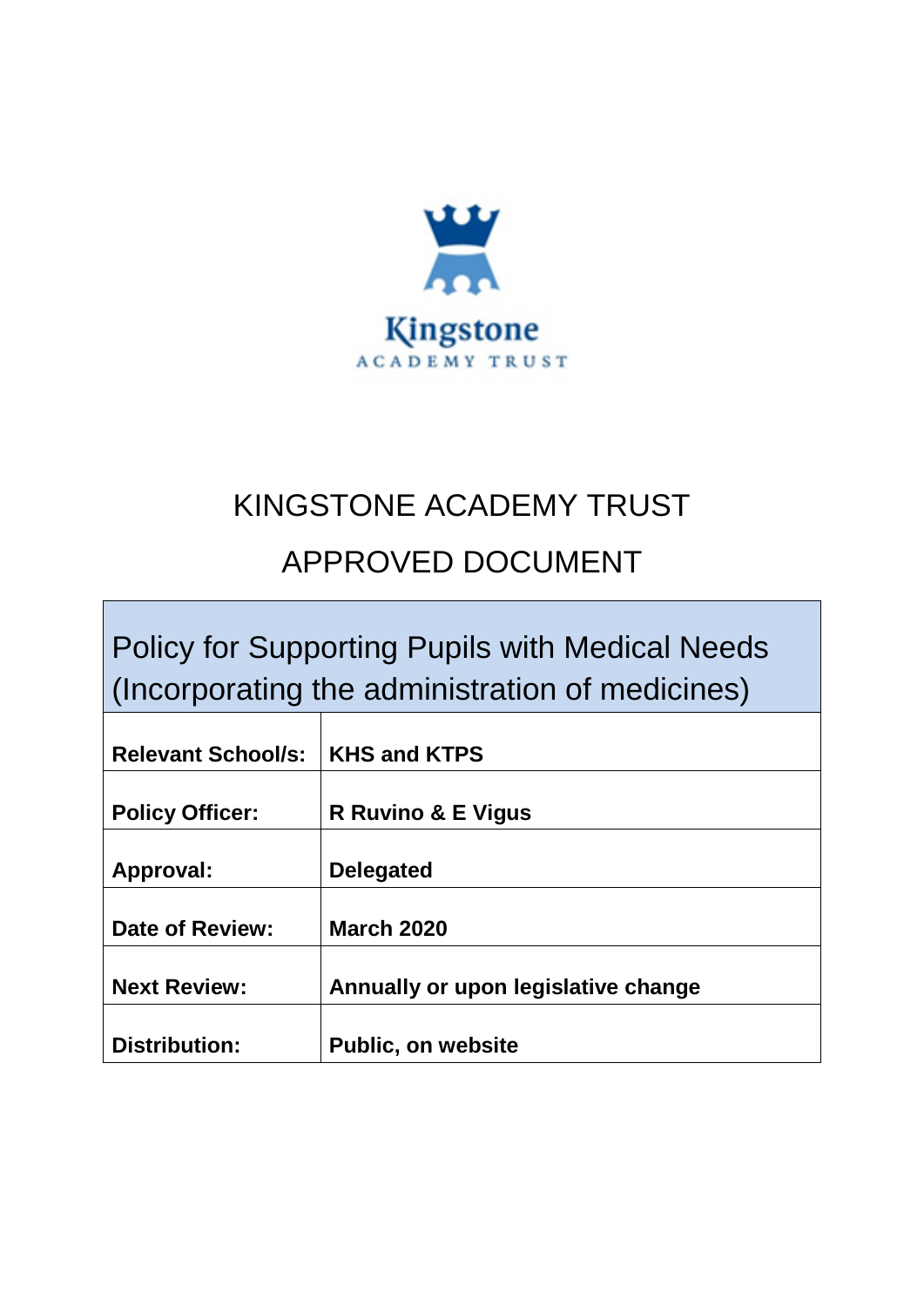

## KAT Policy for Supporting Pupils with Medical Needs (Incorporating the administration of medicines)

*"Governing Bodies - must make arrangements to support pupils with medical conditions in school, including making sure that a policy for supporting pupils with medical conditions in school is developed and implemented. They should ensure that a pupil with medical conditions is supported to enable the fullest participation possible in all aspects of school life. Governing bodies should ensure that sufficient staff have received suitable training and are competent before they take on responsibility to support children with medical conditions."*  Supporting Pupils with Medical Conditions April 2014.

## **1. Introduction and Context**

This policy has been developed to outline the KAT's statutory duties under Section 100 of the Children and Families Act 2014 in order to ensure that suitable arrangements are established to support pupils with medical conditions. This includes the establishment of suitable procedures for the storage, administration and recording of medication.

The key aims are to ensure that:

- Pupils with medical conditions are properly supported so that they have full access to education, including school trips and physical education.
- Staff consult with health and social care professionals, pupils and parents, so that the needs of children with medical conditions are effectively supported.

The governing body recognises that pupils, in terms of both physical and mental health, need to be properly supported in school.

## **This policy is based on the following principles:**

- A focus on the needs of the individual pupil
- Recognition that medical conditions can be wide-ranging in their effects, duration and complexity
- The enablement of individuals to play a full and active role in school life, including participation in sports and school trips and visits, and to remain confident, healthy, and achieve their academic potential.
- The promotion of self-care where appropriate for the individual: this includes pupils being permitted to carry their own medication (where appropriate).
- Support and training for staff carrying out supporting roles.
- **Effective record-keeping.**
- **Effective storage and access to medication.**
- Suitable and sufficient emergency procedures.

The governing body will ensure that effective consultation will take place with all relevant persons such as health and social care professionals, pupils and parents, to ensure that the needs of pupils are effectively supported.

We further recognise that persons should not be put at unnecessary risk at school, and in addition, and in line with health and safety and safeguarding policies, the governing body will not place others at unacceptable risk or accept a child in school where it would be detrimental to that child and others to do so.

The current Ofsted framework places a clear emphasis on meeting the needs of disabled children and pupils with SEND, and on considering the quality of teaching and the progress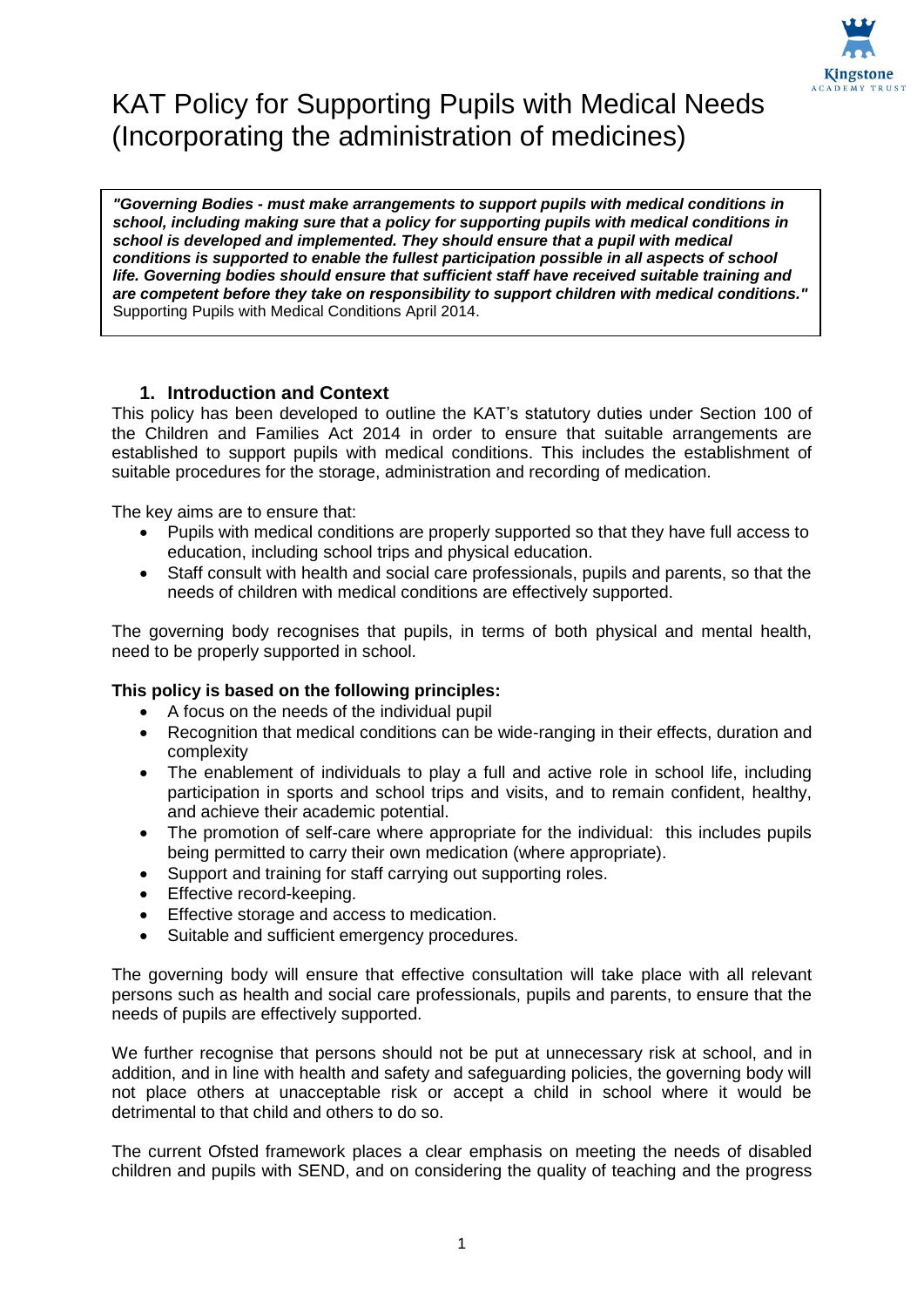

made by these pupils. Inspectors are briefed to consider the needs of pupils with chronic or long-term medical conditions alongside these groups and to report on how well their needs are being met. Schools are expected to have a policy dealing with medical needs and to be able to demonstrate that this is implemented effectively.

## **2. Definition**

The Children and Families Act 2014 places a duty on schools to make arrangements for children with medical conditions. Pupils with medical conditions have the same right of admission to school as other children and cannot be refused admission or excluded from school on medical grounds alone. However, teachers and other school staff in charge of pupils have a common law duty to act 'in loco parentis' and must ensure the safety of all pupils in their care. To this end, we reserve the right to refuse admittance to a child with an infectious disease, where there may be a risk posed to others or to the health of the child involved. This duty also extends to teachers leading activities taking place off the school site.

The prime responsibility for a child's health lies with the parent, who is responsible for the child's medication and must supply the school with all relevant information needed in order for proficient care to be given to the child. The school takes advice and guidance from a range of sources, including the School Nurse, Health professionals and the child's GP in addition to the information provided by parents in the first instance. This enables us to ensure we assess and manage risk and minimise disruption to the learning of the child and others who may be affected (for example, class mates).

Pupils' medical needs may be broadly summarised as being of two types:

(a) Short-term, affecting their participation in school activities which they are on a course of medication.

(b) Long-term, potentially limiting their access to education and requiring extra care and support

Schools have a responsibility for the health and safety of pupils in their care. The Health and Safety at Work Act 1974 makes employers responsible for the health and safety of employees and anyone else on the premises. In the case of pupils with special medical needs, the responsibility of the employer is to make sure that safety measures cover the needs of all pupils at the school. This may mean making special arrangements for particular pupils so that they can access their full and equal entitlement to all aspects of the curriculum. In this case, individual procedures may be required.

## **3. Aims**

- To support pupils with medical conditions, so that they have full access to education, including physical education and educational visits
- To ensure that school staff involved in the care of children with medical needs are fully informed and adequately trained by a professional in order to administer support or prescribed medication
- To comply fully with the Equality Act 2010 for pupils who may have disabilities or special educational needs.
- To write, in association with healthcare professionals, Individual Healthcare Plans where necessary
- To respond sensitively, discreetly and quickly to situations where a child with a medical condition requires support
- To keep, monitor and review appropriate records
- To receive relevant training for medical conditions e.g. ABI training, including on-line elearning if appropriate.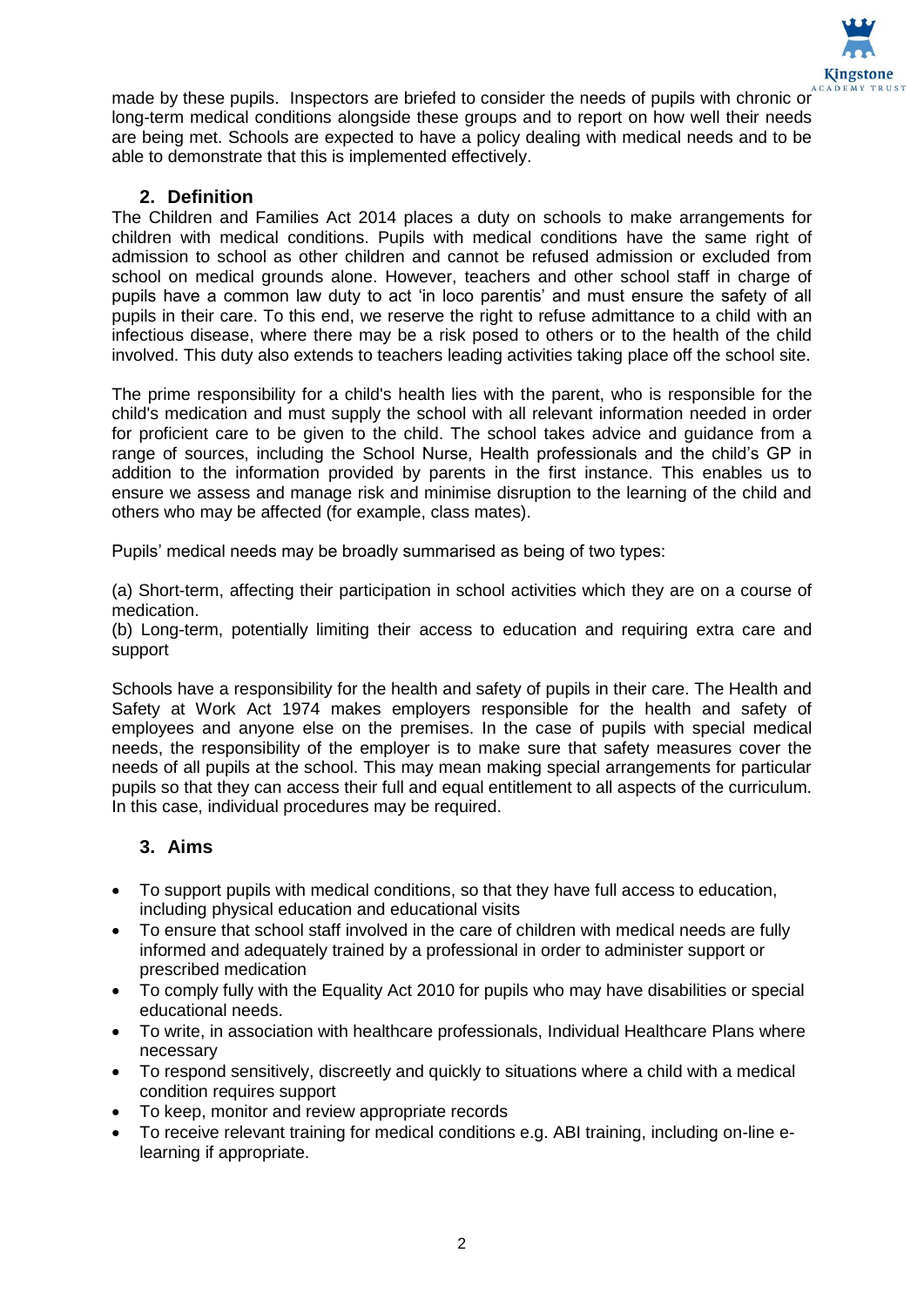

#### **While school staff will use their professional discretion in supporting individual pupils, it is unacceptable to:**

- Prevent children from accessing their medication
- Assume every child with the same condition requires the same treatment
- Ignore the views of the child or their parents / carers; ignore medical advice
- Prevent children with medical conditions accessing the full curriculum, unless specified in their Individual Health Care Plan (IHCP)
- Penalise children for their attendance record where this is related to a medical condition
- Prevent children from eating, drinking or taking toilet breaks where this is part of effective management of their condition
- Require parents to administer medicine where this interrupts their working day
- Require parents to accompany their child with a medical condition on a school trip as a condition of that child taking part

## **4. Actions and Responsibilities**

## **4.1 Executive Headteacher or Head of Primary**

The Executive Headteacher or Head of Primary will be the responsible person for ensuring implementation of this policy in school. They will ensure:

- Sufficient staff are identified and suitably trained, with cover arrangements in case of staff absence or staff turnover, to ensure that someone is always available where required.
- All relevant staff are made aware of this policy and understand their role in its implementation.
- Staff who need to know are aware of the child's condition.
- Staff are appropriately insured and they are made aware they are insured to support pupils.
- Briefing for supply teachers is provided where relevant.
- Risk assessments for school visits and other school activities outside of the normal timetable are carried out.
- The school nursing service is contacted in the case of any child who has a medical condition that may require support in school, but who has not yet been brought to the attention of the school nurse.
- Implementation, development and monitoring of individual healthcare plans.
- Implementation of arrangements for managing storage, administration, and recording of medication.

## **4.2 School Staff**

- Any member of the school staff may be asked to provide support to pupils with medical conditions, including the administering of medicines, although they cannot be required to do so.
- Staff must not give prescription medications or undertake healthcare procedures without appropriate training.
- Although it is recognised that administering medicines is not part of teachers' professional duties, they will take account of the needs of pupils with medical conditions that they teach.
- School staff will receive suitable and sufficient training and achieve the necessary level of competency before they take on the responsibility to support children with medical conditions.
- Staff will contribute, where relevant, to the development and review of individual healthcare plans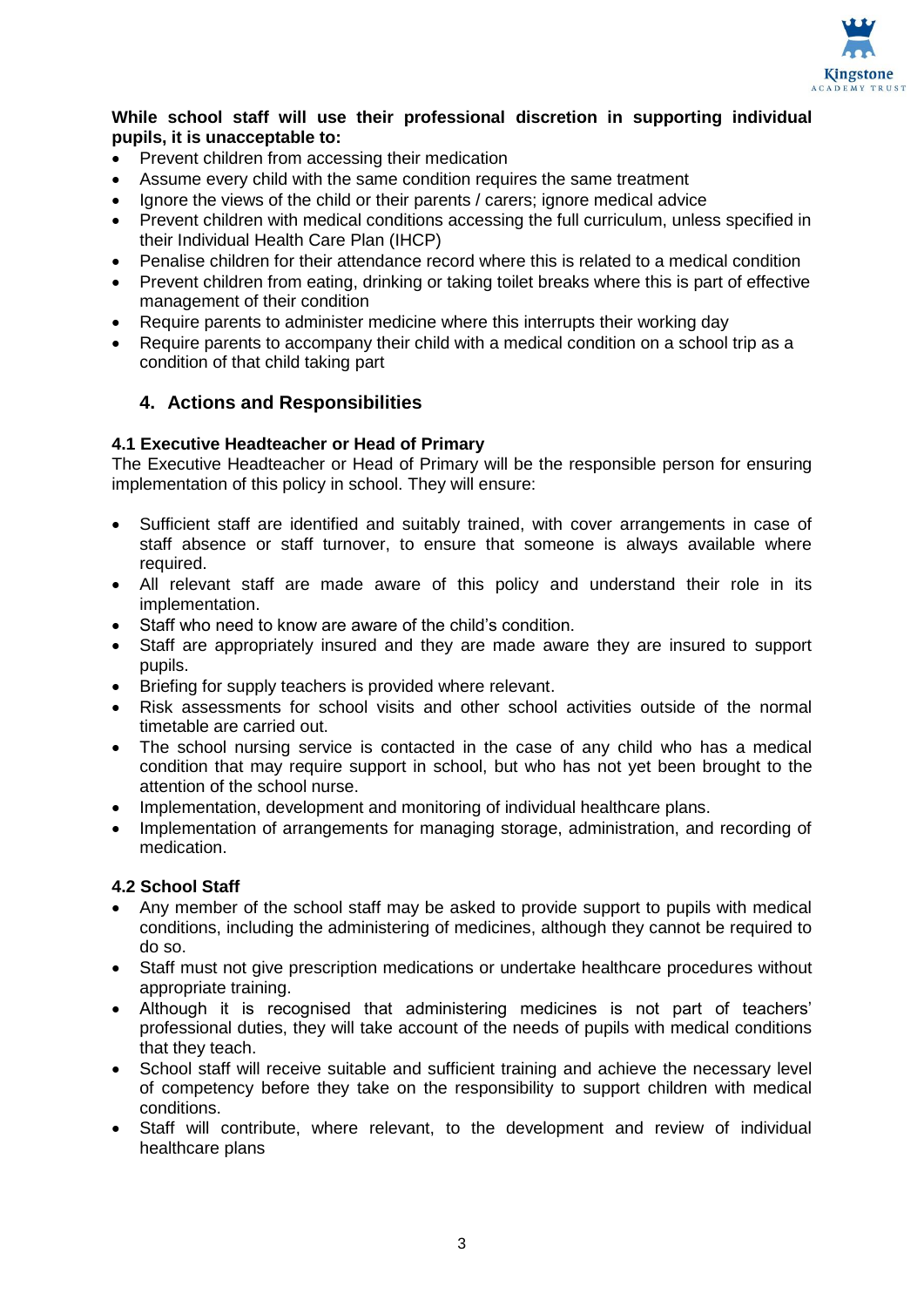

 Individual healthcare plans will include procedures to enable staff to respond accordingly when they become aware that a pupil with a medical condition needs help or requires emergency attention.

## **4.3 School Nurses**

- Where required, the school will access the school nursing service to seek advice and support.
- School nurses may directly notify the school when a child has been identified as having a medical condition which will require support. Wherever possible, this should be done before the child starts at the school.
- School nurses may support the Executive Headteacher and staff on implementing a child's individual healthcare plan. They will provide advice and guidance, for example, on staff training.
- School nurses can liaise with healthcare professionals, e.g. Clinicians, G.P., Children's Community Nurse or Community Mental Health Team, on appropriate support for the child and associated staff training needs.
- Including significant head injury either prior to or during a child's attendance at school.

## **4.4 Healthcare Professionals**

- Liaison will take place with healthcare professionals, including GPs and paediatricians, where required, to ensure clinical input and pertinent advice is obtained on developing individual healthcare plans.
- Specialist or specific local health teams may be contacted to provide support in schools for children with particular conditions (e.g. asthma, diabetes, ABI).

## **4.5 Pupils**

- Wherever possible pupils will be fully involved in discussions about their medical support needs and will contribute as much as possible to the development of, and compliance with, their individual healthcare plan.
- It is the policy of the school to promote self-care for those pupils who are competent to manage their own health and safety needs and medications.

## **4.6 Parents/Carers**

- Parents/carers should provide the school with sufficient and up-to-date information about their child's medical needs. It is recognised that they might, in some cases, be the first to notify the school that their child has a medical condition.
- Parents/carers must give prior written agreement for any medication, prescription or nonprescription, to be given to a pupil.
- As key partners they should be involved in the development and review of their child's individual healthcare plan, and may be involved in its drafting. However, confirmation of any medical or clinical need will always be sought from a suitable healthcare professional.
- Parents should carry out any action they have agreed to as part of the healthcare plan's implementation, e.g. provide medicines and equipment, collect same, and ensure that they or another nominated adult are contactable at all times.

## **4.7 On notification of a pupil with a medical condition**

- KAT will implement suitable arrangements when alerted to pupils with medical conditions. These arrangements may be provided when a child starts at school, when a pupil receives a new diagnosis, or when existing needs change.
- Where appropriate, the school will ensure that robust individual healthcare plans (IHCPs) are established.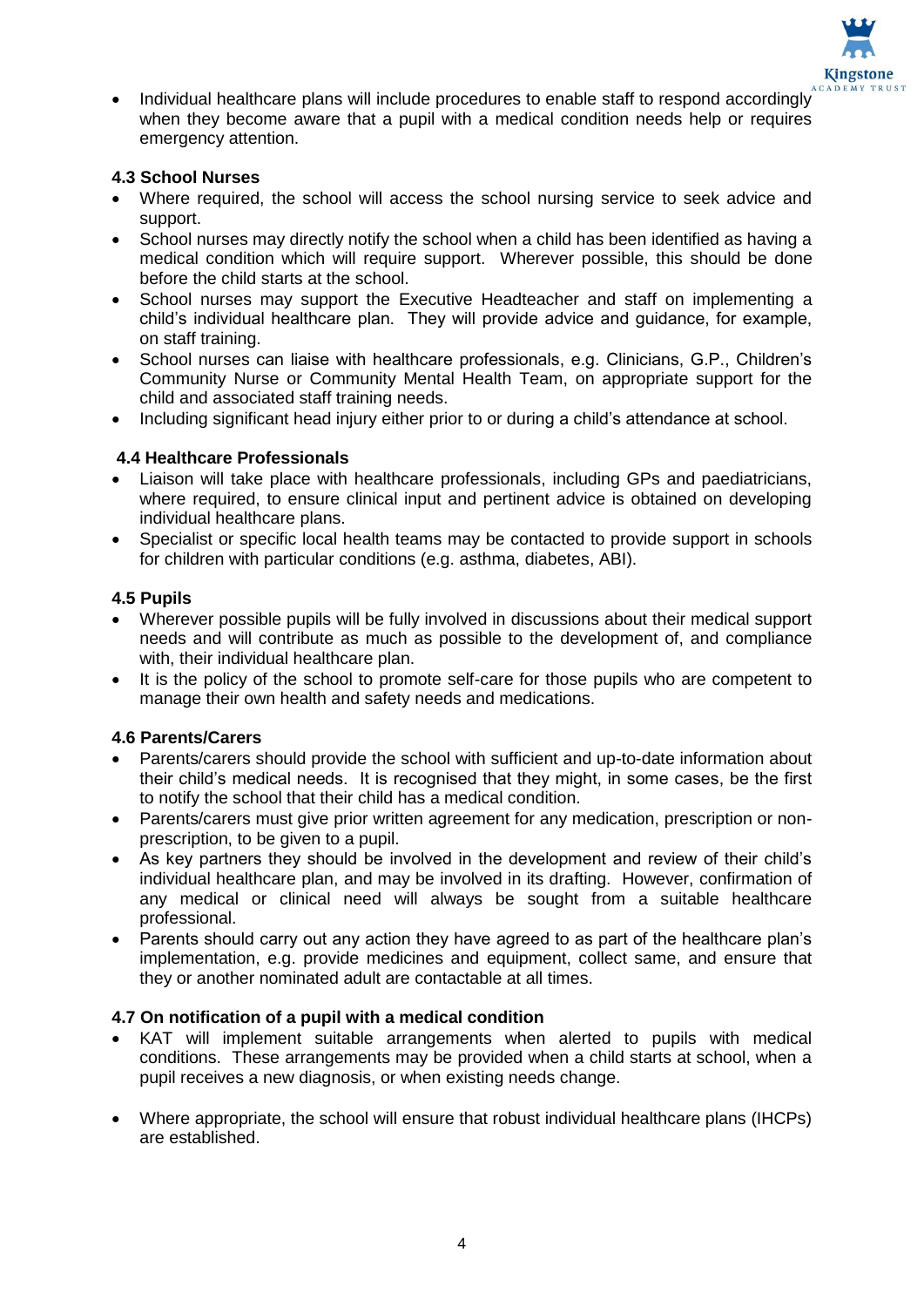

## **4.8 Individual Health Care Plan (IHCP)**

- The school ensure that suitable IHCPs are developed.
- Each IHCP will be clear about what needs to be done, when, and by whom. The level of detail within the plan will depend on the complexity of the child's condition and the degree of support needed. It is recognised that different children with the same health condition might require very different support.
- An IHCP may be initiated by a member of school staff, the school nurse, or another healthcare professional involved in providing care to the child.
- An IHCP will be drawn up with input from such professionals, e.g. specialist nurses, who are able to determine the level of detail needed in consultation with the school, the child and their parents.
- An IHCP will be reviewed at least annually **or earlier if the child's needs change.**  Where the child has a special educational need, the individual health care plan will be linked to the child's statement or Educational Healthcare Plan (EHCP) where they have one.

## **5. General Procedures**

## **5.1 Emergency procedures**

- The school will ensure that all staff know what action to take in the event of a medical emergency. This includes: how to contact emergency services and what information to give; and, who to contact within the school
- New staff and supply staff are inducted into school processes.
- Action to take in a general medical emergency is displayed in a prominent location
- If a pupil needs to be taken to hospital, and their parent or carer is not immediately available, a member of staff will accompany them and will stay with them until a parent/carer arrives. The school tries to ensure that the staff member will be one the pupil knows. We aim to ensure a copy of the pupil's IHCP is sent to the emergency care setting with the pupil. When this is not possible, the form is sent (or the information on it is communicated) to the hospital as soon as possible.
- Staff should not take pupils to hospital in their own car.

## **5.2 Administering medication**

- All pupils at this school with medical conditions have easy access to their medication. This will only be administered under the supervision of named members of staff; even if the pupil can administer the medication themselves (pupils will be encouraged to administer their own emergency medication when their parents and health specialists determine they are able to start taking responsibility for their condition).
- All staff understand the importance of medication being taken as prescribed and training will be given to staff members who administer medication to pupils.
- When a pupil is off-site their medication will be carried by a responsible adult, who will be available to administer the medicine and assist the pupil.
- All staff attending off-site visits are aware of any pupils with medical conditions on the visit. They receive information about the type of condition, what to do in an emergency and any other additional support necessary, including any additional medication or equipment needed. This is always addressed in the risk assessment for off-site activities.
- Training is given to all staff members who agree to administer medication to pupils, where specific training is needed. If a trained member of staff, who is usually responsible for administering medication, is not available the school makes alternative arrangements to provide the service.
- Parents at this school understand that if their child's medication changes or is discontinued, or the dose or administration method changes, that they should notify the school immediately.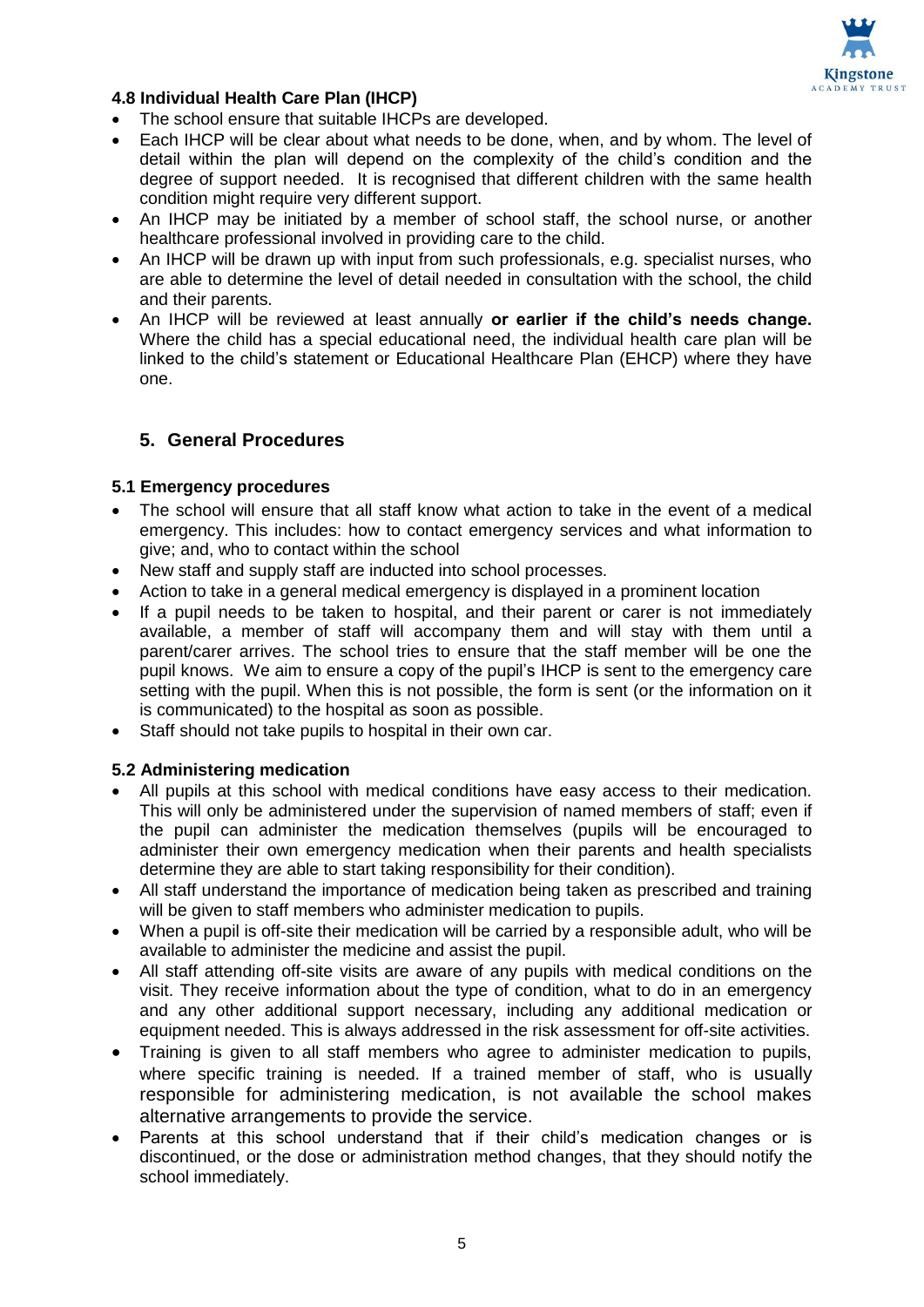

- If a pupil misuses medication, either theirs or another pupil's, their parents are informed as soon as possible. These pupils are subject to the school's usual disciplinary procedures.
- If a pupil at this school refuses their medication, staff record this and follow procedures. Parents are informed as soon as possible.

## **5.3 Storing medicines at school**

- There is an identified member(s) of staff who ensures the correct storage of medication at school. Medication is stored in accordance with instructions, paying particular note to temperature
- All controlled drugs are kept in a secure cupboard in the school office and only named staff have access
- The identified member(s) of staff check the expiry dates for all medication stored at school; this check is documented, and parents informed.
- All medication is supplied and stored, wherever possible, in its original containers. All medication is labelled with the pupil's name, the name of the medication, expiry date and the prescriber's instructions for administration, including dose and frequency
- Some medication for pupils at this school may need to be refrigerated. Refrigerators used for the storage of medication are in a secure area, inaccessible to unsupervised pupils.

## **5.4 Safe disposal**

- Parents are notified when medication is out-of-date and asked to collect it and replace it if necessary.
- Although not currently needed, sharps boxes would be used for the disposal of needles. Collection and disposal of sharps boxes would be dealt with appropriately

## **5.5 Concerns and complaints**

Should a concern or complaint arise in relation to a pupil's medical needs, then this should be directed in the first instance to the Executive Headteacher who will address issues on an individual basis. Formal complaints will be handled in line with KAT's usual complaints procedure.

## **6. Evaluation and Review**

This policy will be reviewed at regular intervals. It will be made readily available to parents/carers and be communicated to all staff.

This policy should be read in conjunction with other KAT Policies, in particular, the SEND policy, the First Aid Policy, Asthma policy and ABI policy.

**Policy Review Date March 2017 Policy Review Date March 2018 Policy Review Date March 2020**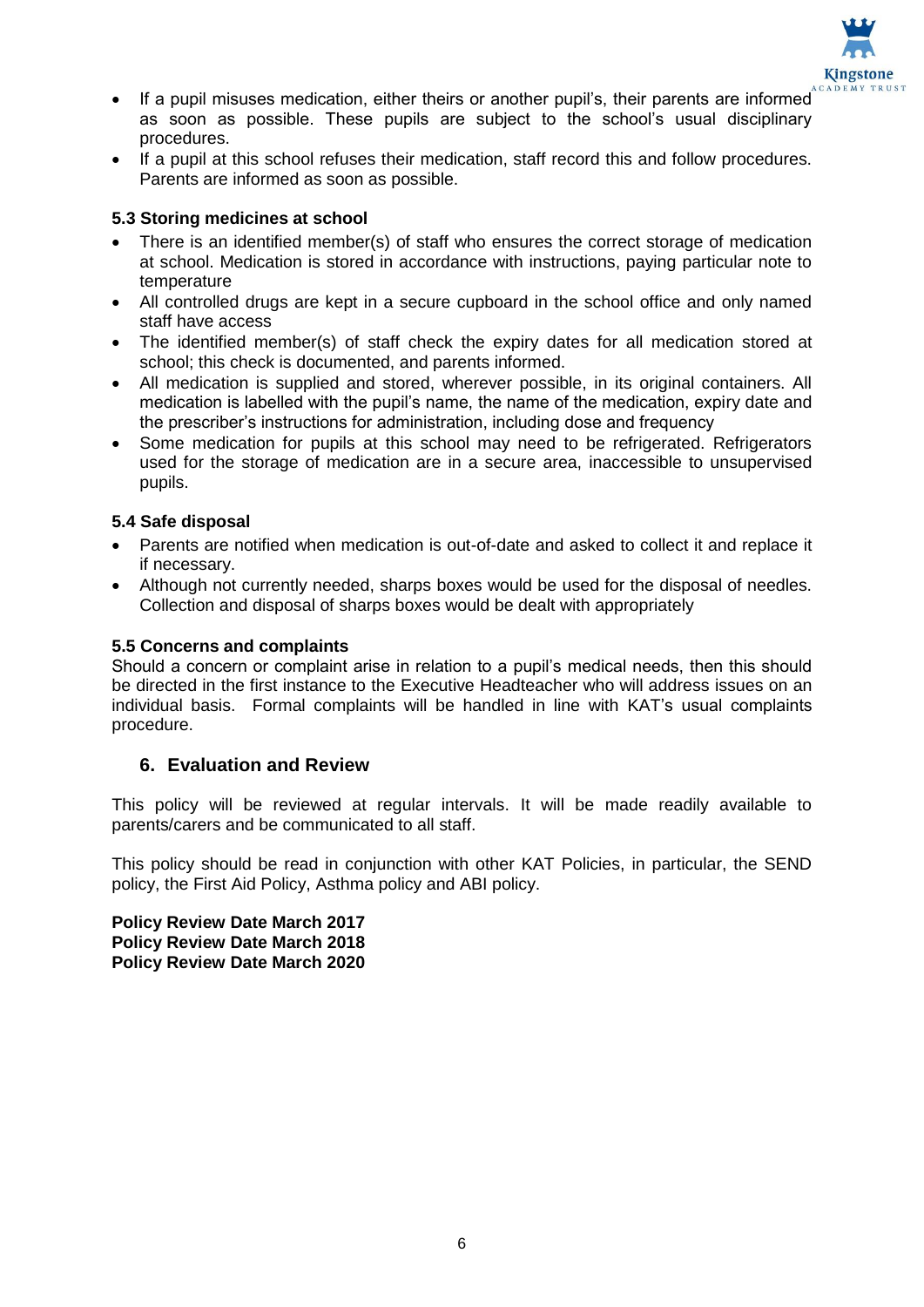

## **Appendix 1 An inclusive school environment for children with medical conditions**

#### **Physical Environment**

KAT is committed to providing a physical environment that is accessible to pupils with medical conditions; this includes school trips and journeys.

#### **Social Interaction**

KAT ensures the needs of pupils with medical conditions are adequately considered to ensure their involvement in structured and unstructured social activities, including during breaks and before and after school

KAT ensures the needs of pupils with medical conditions are adequately considered to ensure they have full access to extended school activities such as clubs, school productions, after school clubs and residential visits. KAT ensures all pupils with medical conditions are actively encouraged to take part in out-of-school clubs and team sports.

All staff are aware of the potential social problems that pupils with medical conditions may experience. Staff use this knowledge to try to prevent and deal with problems in accordance with the school's anti-bullying and behaviour policies.

Staff use opportunities such as personal, social and health education (PSHE) lessons to raise awareness of medical conditions amongst pupils and to help create a positive social environment.

#### **Sports Activities**

KAT understands the importance of all pupils taking part in sports, games and activities.

KAT staff and sports coaches make appropriate adjustments to sports, games and other activities to make physical activity accessible to all pupils.

KAT ensures all school staff and sports coaches understand that pupils should not be forced to take part in an activity if they feel unwell.

School staff and sports coaches are aware of pupils in their care who have been advised to avoid or to take special precautions with particular activities.

KAT ensures all school staff and school sports coaches are aware of the potential triggers for pupils' medical conditions when exercising, and how to minimize these triggers, including activities which may induce seizures or extreme fatigue.

KAT ensures all pupils have the appropriate medication or food with them during physical activity and that pupils take them when needed.

#### **Education and learning**

This school ensures that pupils with medical conditions can participate fully in all aspects of the curriculum and ensures that appropriate adjustments and extra support are provided. If a pupil is missing a lot of time at school, they have limited concentration or they are frequently tired, all teachers at this school understand that this may be due to their medical condition.

Teachers are aware of the potential for pupils with medical conditions to have special educational needs (SEND). Pupils with medical conditions who are finding it difficult to keep up with their studies are referred to the SENDCO and appropriate Pastoral leads who will consult with the pupil, parents and the pupil's healthcare professional to ensure the effect of the pupil's condition on their schoolwork is properly considered.